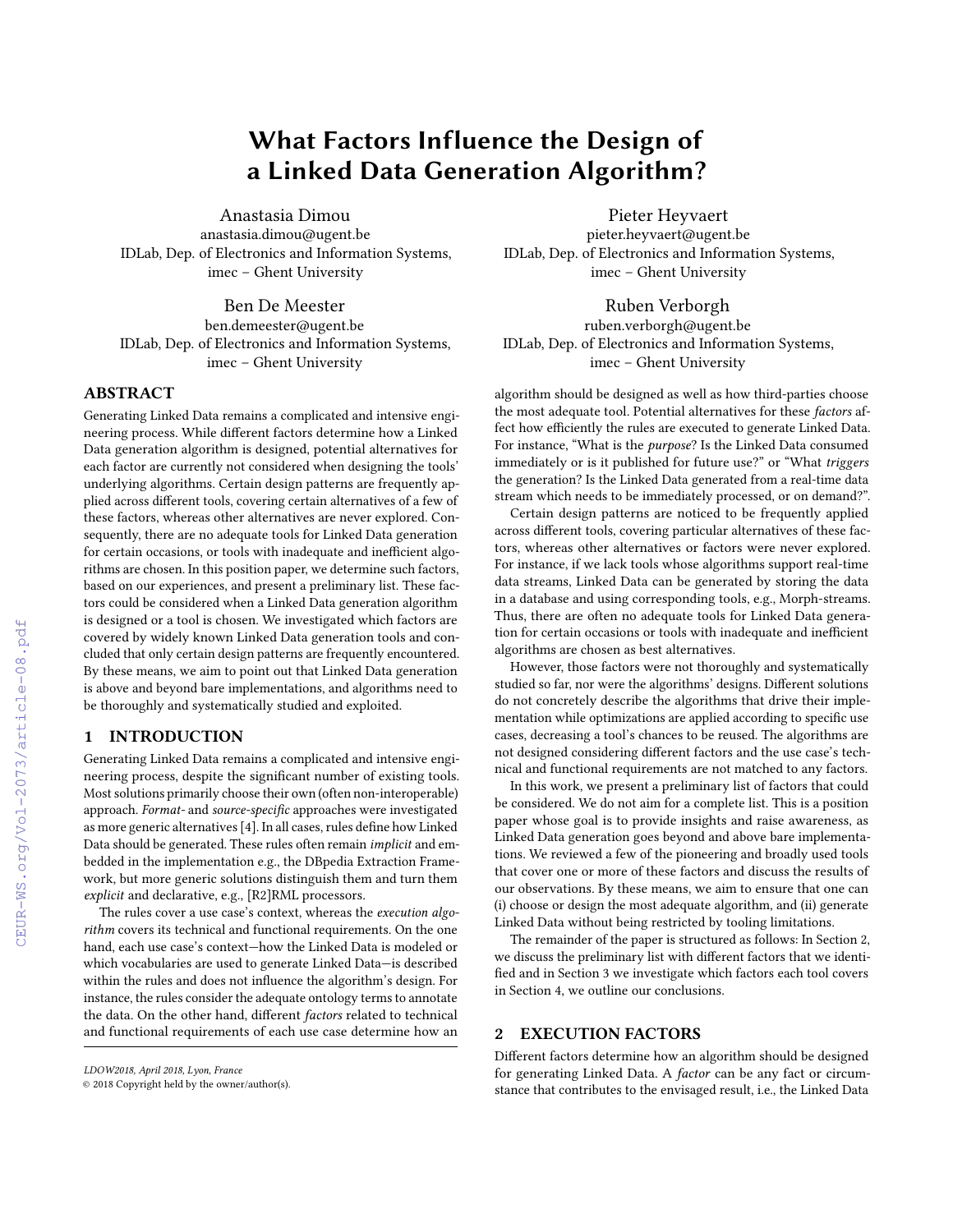<span id="page-1-0"></span>Table 1: Factors affecting Linked Data generation, when it occurs and which the associated elements are.

| factor          | element |       | generation's execution |        |  |  |
|-----------------|---------|-------|------------------------|--------|--|--|
|                 | data    | rules | before                 | during |  |  |
| purpose         |         |       |                        |        |  |  |
| direction       |         |       |                        |        |  |  |
| materialization |         |       |                        |        |  |  |
| location        |         |       |                        |        |  |  |
| driving force   |         |       |                        |        |  |  |
| trigger         |         |       |                        |        |  |  |
| dynamicity      |         |       |                        |        |  |  |
| diversity       |         |       |                        |        |  |  |
| complexity      |         |       |                        |        |  |  |

generation. Those factors are related to (and often dependent on) the elements involved in a Linked Data generation activity:

- data both raw data to generate the desired Linked Data from, as well as existing Linked Data.
- rules mapping rules that define how Linked Data are generated relying on available data.
- tools tools that apply mapping rules to data and generate Linked Data.

Multiple factors determine how Linked Data is generated fulfilling different technical or functional requirements posed by different use cases. The different factors that we identified are outlined below and summarized in [Table 1.](#page-1-0) For each factor, we outline the two furthest alternatives to shed light on the options, but intermediate or hybrid approaches may be adopted as well. The differences are determined depending on what the generation purpose is [\(Sec](#page-1-1)[tion 2.1\)](#page-1-1), its direction [\(Section 2.2\)](#page-1-2) and materialization [\(Section 2.3\)](#page-2-0), where it occurs (location, [Section 2.4\)](#page-2-1), what drives [\(Section 2.5\)](#page-2-2) and what triggers the execution [\(Section 2.6\)](#page-2-3), how dynamic [\(Sec](#page-2-4)[tion 2.7\)](#page-2-4) or diverse the data is [\(Section 2.8\)](#page-2-5), and the data or rules complexity [\(Section 2.9\)](#page-3-0).

Use case. Let us consider a use case that illustrates each factor with the help of an example. The use case is about an intelligent transportation search engine, which relies on Linked Data derived from heterogeneous data sources. The search engine obtains information about airports from an airline data source, about train stations from a train data source and about the location of countries, cities, and addresses from a data source with spatial data.

### <span id="page-1-1"></span>2.1 Purpose

Different purposes can prompt the Linked Data generation. On a high level, we identify: production and consumption. The purpose that drives the generation affects the design choices of the execution algorithm, but remains independent of the involved elements (data or rules). The fundamental difference lies on the extend of use cases that the Linked Data generation task aims to cover:

Production Linked Data generation can be driven by a production need, i.e., a data owner generates Linked Data to annotate and turn the data publicly available. Production-driven

generation remains independent of the data's potential consumption which should then be adjusted to the Linked Data as it becomes available.

Consumption Linked Data generation can occur due to certain consumption needs, namely a *data consumer* requires to process Linked Data which still need to be generated from raw data. Thus, the generated Linked Data is the response for a particular consumption need.

Example. NMBS, the Belgian train provider, has a legal obligation to publish information about train stations. Different data consumers can profit of this Linked Data, which is already produced, to build intelligent applications adjusted to the already generated Linked Data. The Belgian Airlines, Belgium's national airlines, want to identify all airports where its airplanes fly to. This consumption need leads to generating Linked Data specifically for this purpose.

#### <span id="page-1-2"></span>2.2 Direction

Linked Data generation might follow different directions [\[10\]](#page-4-0), which are determined by the available data:

- Target-centric The execution is focused on describing a set of views over the data source(s). The approach is same as the Global-As-View (gav) formalism for data integration [\[6,](#page-4-1) [11\]](#page-4-2). When mapping among different data models, it is possible to define one of the data models as a view onto the other data model [\[10\]](#page-4-0). The target might be (i) a certain graph pattern derived from existing Linked Data, whose schema is desired to be replicated; (ii) a given query (results-driven editing approach [\[8\]](#page-4-3)); (iii) a given schema (a combination of ontologies and vocabularies – schema-driven editing ap-proach [\[8\]](#page-4-3)); or (iv) a set of mapping rules (model-driven editing approach [\[8\]](#page-4-3)). For instance, a data owners has a data source, while other data is already described as Linked Data. The data owner then generates its own Linked Data, considering a certain target.
- Source-centric The execution is focused on describing the entities of each data source, independently of other data sources (data-driven editing approach [\[8\]](#page-4-3)). The approach is similar to the Local-as-View (Lav) formalism for data integration [\[6,](#page-4-1) [11\]](#page-4-2), as a mapping occurs from the original data source(s) to the mediated schema (Linked Data or schema), making it easier to add and remove data sources. For instance, a *data owner* has two data sources. She defines rules to semantically annotate those data sources, without being concerned about similar or complementary data which is already available as Linked Data.

The direction is determined before the generation activity is triggered, and depends mainly on the available data and rules. Different execution algorithms may be designed that support either the one or the other, or both directions.

Example. Following our use case, the Belgian Airlines specify a set of sparqu queries which act as the target. The rules are defined for each data source specifically, so the resulting Linked Data matches the sparqu queries' graph patterns. NMBS specified a set of rules to generate its own Linked Data from its own available sources (source-centric).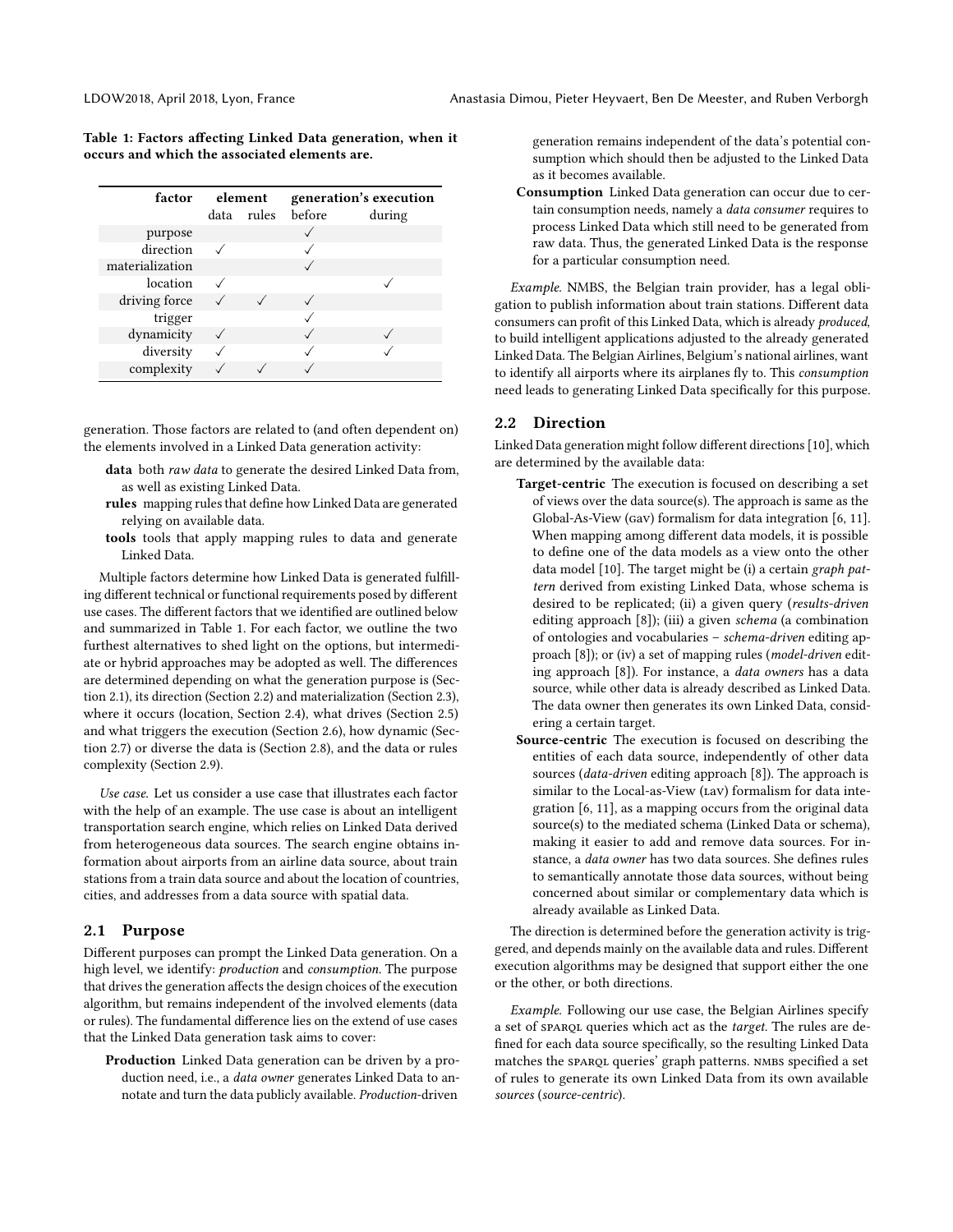What Factors Influence the Design of a Linked Data Generation Algorithm? LDOW2018, April 2018, Lyon, France

### <span id="page-2-0"></span>2.3 Materialization

In relational databases, views simplify a database's conceptual model with the definition of a virtual relation [\[1\]](#page-4-4). A materialized view is a database that contains results, while the process of setting up a materialized view is called materialization [\[1\]](#page-4-4). To achieve this, different materialization strategies exist [\[7\]](#page-4-5). In the same context, the Linked Data generation materialization differs on when the consumption occurs, i.e., dumping or on-the-fly [\[10\]](#page-4-0), affecting the corresponding algorithms. On the former case, long term consumption is expected, whereas, on the latter, direct. The materialization, as the purpose of execution, does not depend on the elements involved in the Linked Data generation, and it impacts before the Linked Data is generated.

- Dumping A data dump is generated into a volatile or persistent triplestore, aiming to provide a view of the data (similar to a materialized view in relational databases).
- On-the-fly This occurs when the Linked Data generation takes place on-the-fly (as a non-materialized view).

Example. NMBS dumps the train station Linked Data in a triplestore, which is used for storing and retrieving Linked Data, whereas the Belgian Airlines generates the airports Linked Data on-the-fly when a query is executed without storing it.

#### <span id="page-2-1"></span>2.4 Location

The elements involved in Linked Data generation might reside on different sites. The fundamental difference lies in where the data and rules reside, and where the execution takes place. That is determined before the Linked Data generation is initiated and affects how the algorithms are designed. For instance, how the input data is retrieved or processed differs. We identify the following:

- In-situ Linked Data generation is performed in-situ when it is addressed by the same site that holds both the tool and data. For instance, a data owner has the data and rules locally stored and in the same place as the tool that executes the rules to generate the Linked Data.
- Remote Linked Data generation occurs remotely when the tool does not reside on the same site as the data and rules. For instance, the tool is a remote service, e.g., Software-as-a-Service (SaaS). To the contrary, the tool may reside locally, but the data and rules not.

Example. The train stations Linked Data is generated in-situ, as both the tool and data might be on the same site. To the contrary, the data for airports might reside remotely from the site where the tool to generate the Linked Data is.

# <span id="page-2-2"></span>2.5 Driving force

The rules to generate Linked Data can be executed using alternative driving forces [\[4\]](#page-4-6), namely rules and data, or any combination of the two (hybrid), and algorithms are affected depending on the element that drives the Linked Data generation. Which approach is followed depends either on the data or rules.

Mapping-driven The processing is driven by rules which prompt the Linked Data generation and adequate data is employed. For instance, a data consumer poses a query that

is translated to rules or directly provides rules based on which Linked Data is generated.

Data-driven The execution is driven by data which prompts the Linked Data generation and adequate rules are executed. Once this data reaches a Linked Data generation tool, a new execution is triggered to generate Linked Data according to rules associated to this data.

Example. Once an updated version of the train stations is available, the data might be sent to a Linked Data generation tool and prompts a new generation round (data-driven). The airports Linked Data generation is triggered by the rules which specify the corresponding data sources (mapping-driven).

#### <span id="page-2-3"></span>2.6 Trigger

Linked Data generation can occur real-time or ad-hoc [\[9\]](#page-4-7). While it is independent of the elements involved in Linked Data generation, as it occurs with the purpose and materialization, it affects the algorithms design, e.g., real-time execution requires timely generation.

- Real-time Real-time execution is related to the notions of event, i.e., "any occurrence that results in a change in the sequential flow of program execution" and response time, i.e., "the time between the presentation of a set of inputs and the appearance of all associated outputs".
- On-demand On demand execution occurs if agents trigger the execution to generate Linked Data when desired.

Example. The train stations generation occurs real-time, as every time the data is updated, new Linked Data is generated. If the train stations Linked Data is not generated every time a new version is available, its generation occurs on-demand.

#### <span id="page-2-4"></span>2.7 Dynamicity

A data source's dynamicity might differ, influencing how the Linked Data generation occurs. Thus, it affects how an algorithm is designed and a corresponding tool is implemented. For instance, the memory allocation is influenced. This factor depends on the data, but not on the rules, and affects the generation both before and while it is executed.

- Static data A static data structure refers to a data collection that has a certain size.
- Dynamic data A dynamic data structure refers to a data collection that has the flexibility to grow or shrink in size. For instance, it might not be possible to obtain all data, as the data can be infinite in size.

Example. The train stations original dataset is static: when the Linked Data generation is triggered, the original raw dataset's size is known. The airport's dataset is dynamic: its returned size is not foreseen, as it depends on a query's answers.

#### <span id="page-2-5"></span>2.8 Diversity

Linked Data generation may occur based on a single or multiple data sources. The different data sources might be homogeneous or heterogeneous with respect to their structure, e.g., tabular, hierarchical or attribute-value pairs, their format, e.g., CSV, ML, JSON, or their access interface, e.g., database connectivity, Web APIs or local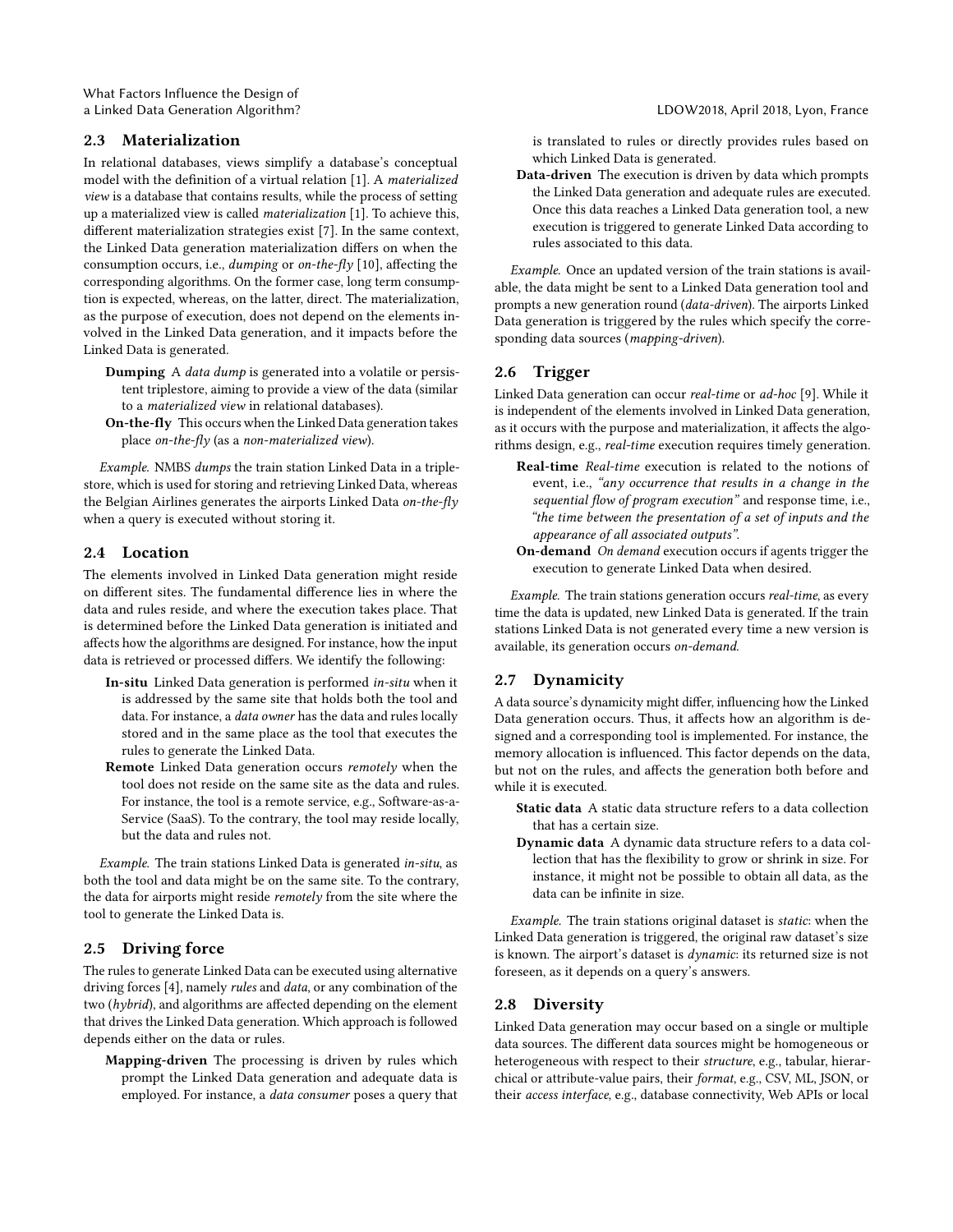files [\[5\]](#page-4-8). The diversity factor influences the Linked Data generation both before, e.g., what is supported, and during the execution, e.g., how heterogeneous data sources are aligned.

Homogeneity Data with same data structure and format. Heterogeneity Data with different structures and formats.

# <span id="page-3-0"></span>2.9 Complexity

Data or rules complexity affects the algorithm's design.

- Data The original dataset's size or e.g., the depth of a data source which is hierarchically-structured can influence how the Linked Data generation is accomplished. For instance, big datasets require to be treated differently than smaller, as parallelization or distribution might be preferred which might be an overhead for smaller datasets.
- Rules The rules complexity might be affected by e.g., the desired transformations and (cross-sources) joins.

All in all, the purpose, direction, materialization, driving force, and trigger affect the Linked Data generation before the execution occurs, whereas the location, and complexity affect during execution, while the *dynamicity* and *diversity* influence both before and during. All these should be taken into consideration when designing the corresponding algorithms.

#### 3 TOOLS

We outline the pioneering and broadly used open source rule-based tools for Linked Data generation which support the W3C recommended R2RML language [\[3\]](#page-4-9) or its extension for heterogeneous data sources, RML [\[4\]](#page-4-6). We investigate which factors each tool covers and we discuss the results.

*DB2triples.* DB2Triples $^1$  $^1$  is a tool for extracting data from relational databases, semantically annotating the data extracts according to R2RML rules and generating Linked Data. It implements the two W3C specifications for generating Linked Data from databases, i.e., R2RML [\[3\]](#page-4-9) and Direct Mapping [\[2\]](#page-4-10). It is an open-source system released under GNU Lesser General Public License, version [2](#page-3-2).1<sup>2</sup>.

DB2Triples is adequate for generating Linked Data for production, but not for consumption. It is a command-line tool that dumps the generated Linked Data to a file. It only considers local (in-situ), homogeneous and static databases. Its function is prompt by the mapping and occurs on-demand, while it does not address neither data nor rules complexity.

 ${\it Morph.~{\rm Morph^3}$  ${\it Morph.~{\rm Morph^3}$  ${\it Morph.~{\rm Morph^3}$  is a tool for Linked Data generation from data residing in relational databases. It supports (i) data upgrade, which generates Linked Data from a relational database, according to certain R2RML mapping rules; and (ii) query translation, which evaluates SPARQL queries over virtual Linked Data, by rewriting those queries into SQL. Morph employs a query translation algorithm from SPARQL to SQL with different optimizations during the query rewriting process, to generate more efficient SQL queries. It is an open-source system released under Apache License, Version

<span id="page-3-2"></span><sup>2</sup>GNU LGPL, version 2.1,<https://goo.gl/Wi7qbV>

2.0. Morph-streams<sup>[4](#page-3-4)</sup> is an extension over Morph for evaluating SPARQL-Stream queries over a range of data streams. It allows to register SPARQL-Stream continuous queries over an R2RMLwrapped data source, apply query-rewriting and receive updated results as soon as the queries are evaluated.

Morph allows to generate Linked Data for both production and consumption by both dumping the Linked Data, when they are generated for production, and consuming on-the-fly them, when they are generated for consumption. Similarly to DB2triples, Morph may only be used with in-situ (except for CSV files which can be remote and get accessed via HTTP) and homogeneous raw data, but it can support both dynamic and static data. Morph functions mapping-driven and on-demand. To a certain extend, Morph tries to address the query translation (SPARQLtoSQL) complexity. Morphstreams generates Linked Data from both static and dynamic data, on-demand and real-time from heterogeneous data sources imported though in a homogeneous database. Morph-streams tries to address complexity with respect to query-rewriting.

Ontop. Ontop<sup>[5](#page-3-5)</sup> is another tool that allows to query relational databases as Virtual RDF Graphs using SPARQL, as Morph does too. It translates SPARQL queries into Datalog rules before transforming them into SQL queries (query-translation). Similarly to Morph, Ontop covers the same factors and tries to address complexity with respecto to query translation.

R2RMLParser. The R2RMLParser<sup>[6](#page-3-6)</sup> is a tool that relies on R2RML mapping rules to generate Linked Data from relational databases. The R2RML Parser deals in principle with incremental Linked Data generation. In more details, each time a Linked Data generation task is executed, not all of the input data should be used, but only the one that changed (so-called incremental transformation). The R2RMLParser is released under the Creative Commons Attribution-NonCommercial  $4.0^7$  $4.0^7$  license.

The R2RMLParser can be characterized as mapping-driven and on-demand. The generation occurs for production reasons and the Linked Data is dumped when generated. As the aforementioned tools which are focused on relational databases, the R2RML parser focuses on local, homogeneous raw data. However, it seems to address to a certain extend, the dynamicity (both static and dynamic) and complexity of the data with respect to time.

XSPARQL. XSPARQL<sup>[8](#page-3-8)</sup> performs dynamic query translation to generate Linked Data from different sources. XSPARQL primarily provides a query-driven approach that combines XQuery [17] and SPARQL [34, 47]. This way, it allows to query data in XML and RDF using the same framework, and supports both the generation of RDF from XML (lifting), and XML from RDF (lowering). XSPARQL was extended to also support Linked Data generation from databases combining SQL and SPARQL via R2RML rules, but Linked Data cannot be generated from both XML and databases.

XSPARQL does support heterogeneous data to a certain extend, but it is limited to data in XML format and relational databases.

<span id="page-3-1"></span><sup>1</sup>DB2triples,<https://github.com/antidot/db2triples>

<span id="page-3-3"></span><sup>3</sup>Morph,<https://goo.gl/JtAyFL>

<span id="page-3-4"></span><sup>4</sup>Morph-streams,<hhttps://goo.gl/FYr9Lc>

<span id="page-3-6"></span><span id="page-3-5"></span><sup>5</sup>Ontop,<https://github.com/ontop/ontop>

<sup>6</sup>R2RMLParser,<http://github.com/nkons/r2rml-parser>

<span id="page-3-7"></span><sup>7</sup>Creative Commons Attribution-NonCommercial 4.0, [http://creativecommons.org/](http://creativecommons.org/licenses/by-nc/4.0/) [licenses/by-nc/4.0/](http://creativecommons.org/licenses/by-nc/4.0/)

<span id="page-3-8"></span><sup>8</sup>XSPARQL,<http://xsparql.deri.org/>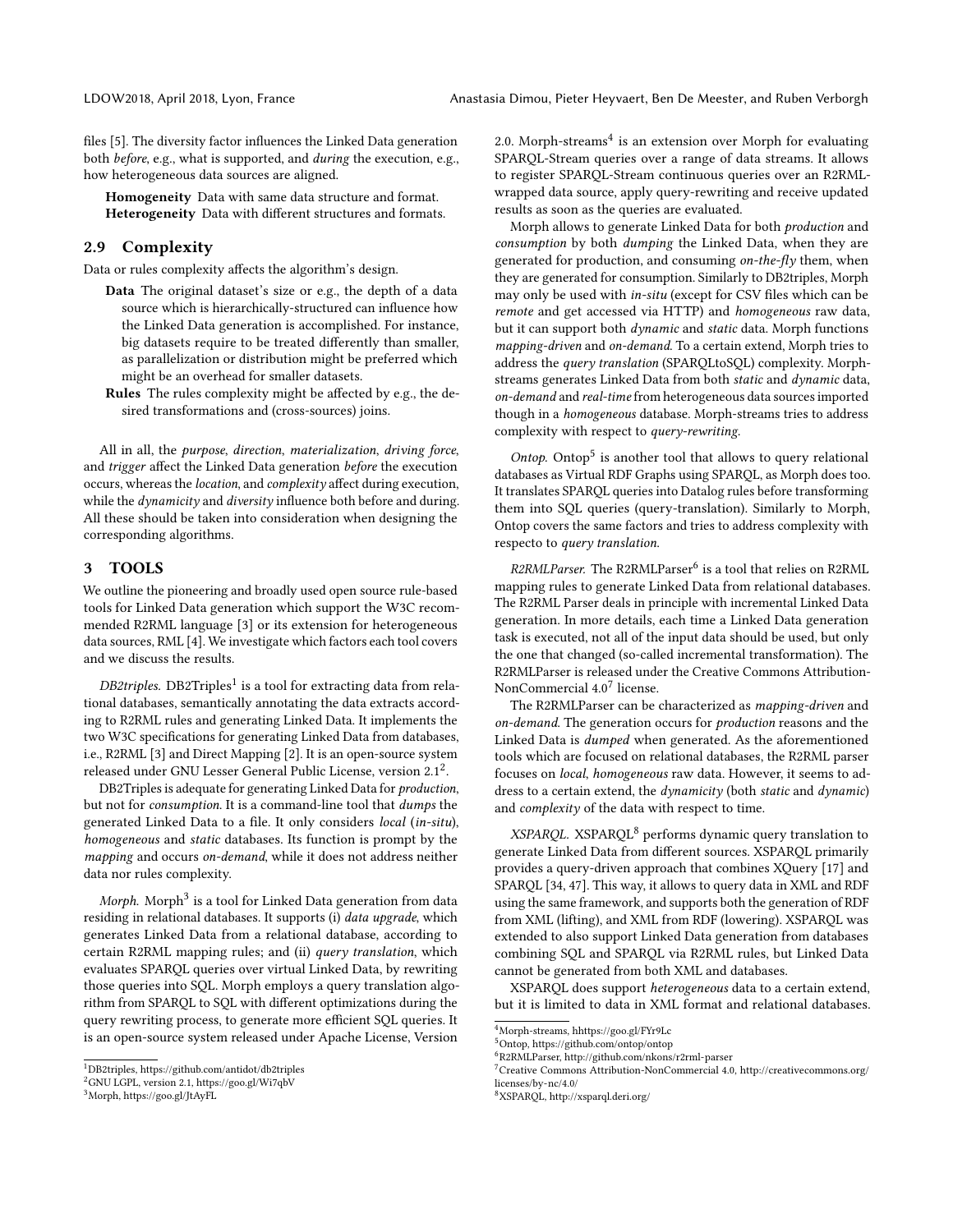Extending it to support other heterogeneous data requires new pipelines, as each format is separately addressed and combination of heterogeneous data is not feasible. Otherwise, XSPARQL is a consumption-driven tool which generates Linked Data on-the-fly, relying on local data and is prompt on-demand by the rules.

 $\emph{RMLMapper}.$  The RMLMapper $^9$  $^9$  is an RML Engine, i.e., a rulebased Linked Data generator for data sources accessed using different protocols containing data in various structures, formats, and serializations, e.g., CSV, XML and JSON. It is written in Java and can be used on its own via a command-line interface or its modules separately in different interfaces, e.g., as a library or remote service. It is released under MIT license.

In contrast to the tools mentioned above, the RMLMapper focuses on heterogeneous and both local and remote data to generate Linked Data. However it still deals with static data and it does not optimize neither data or rules complexity. It follows an on-demand and mapping driven approach and dumps the data in a file or any other triplestore.

 $CARML$ .  $CARML<sup>10</sup>$  $CARML<sup>10</sup>$  $CARML<sup>10</sup>$  is also an RML Engine. It is developed as a Java library that transforms (semi-)structured sources to RDF based on rules declared in RML. More precisely, it supports data in CSV, JSON and XML format. It is an open-source system released under  $\rm MIT$  license $^{11}$  $^{11}$  $^{11}$  that takes a static input and streams it to generate teh corresponding Linked Data.

CARML follows the same principles as the RMLMapper. It also focuses on heterogeneous data, follows the mapping-driven approach, and generates Linked Data on-demand. It functions with static that streams them to generate Linked Data. Nevertheless, as most of the other tools do not optimize the data or rules complexity.

# 4 CONCLUSIONS

Overall, we observe patterns, i.e., correlations among different factors or certain of their alternatives repeat over different tools.

Tools which are consumption-driven typically function both with static and dynamic data but only with homogeneous data. Consumptiondriven tools may be used for production purposes but they are not optimized for that purpose and cannot handle heterogeneity.

The dynamicity is only addressed by consumption-driven implementations in the form of dynamic data that answer a certain query. Even though it is not obvious from the aforementioned, the extend to which the consumption-driven tools address dynamicity do not adhere well with the complexity, in particular of data, e.g., its size.

Production-driven tools support heterogeneous data but typically do not support real-time generation. Only the most recent, CARML, focuses on Linked Data generation from dynamic data. However, even then, the dynamicity is caused from otherwise static data.

In general, there are no tools which support the data-driven approach, as there are no tools which support real-time data.

Moreover, none of the tools put effort into optimizing the complexity of the data or rules nor do they optimize their generation algorithms. The consumption-driven tools, i.e., Morph and Ontop,

are the only tools which optimize the query translation, when generating Linked Data, while Morph-streams optimizes the query rewriting. Query rewriting and translation may be considered as partially handling the rules and data complexity.

Among the production-driven tools, none addresses complexity. The R2RMLparser is the only one that aims to address to a certain extend the data complexity, in its case with respect to time.

Even though data complexity is studied in data mining, neither results from these studies are applied to Linked Data generation algorithms nor such algorithms are investigated in this context.

Overall, lack of in-depth understanding of Linked Data generation complexity and the many degrees of freedom in designing algorithms to generate Linked Data prevents human and software agents from effortless generating and directly profiting of large amounts of Linked Data for use with Semantic Web technologies.

With this position paper, which is not meant to be complete with respect to the factors or tools, we aim to show the diversity of factors that influence the Linked Data generation and the limited spectrum that is covered by current tools. We intent to raise awareness that the algorithms which drive the Linked Data generation should be more systematically studied so as human and software agents to be able to effortlessly and efficiently generate Linked Data.

In the future, we aim to study more thoroughly these factors and their alternatives. We hope that the factors and their alternatives will be exploited, more diverse algorithms will be designed and more efficient tools for Linked Data generation will be developed.

#### REFERENCES

- <span id="page-4-4"></span>[1] D. J. Abadi, D. S. Myers, D. J. DeWitt, and S. R. Madden. Materialization strategies in a column-oriented DBMS. In Data Engineering, 2007. IEEE 23rd International Conference on, 2007.
- <span id="page-4-10"></span>[2] M. Arenas, A. Bertails, E. Prud'hommeaux, and J. Sequeda. A Direct Mapping of Relational Data to RDF. W3C Recommendation, W3C, Sept. 2012.
- <span id="page-4-9"></span>S. Das, S. Sundara, and R. Cyganiak. R2RML: RDB to RDF Mapping Language. W3C Rec, Sept. 2012.
- <span id="page-4-6"></span>[4] A. Dimou, M. Vander Sande, P. Colpaert, R. Verborgh, E. Mannens, and R. Van de Walle. RML: A Generic Language for Integrated RDF Mappings of Heterogeneous Data. In Workshop on Linked Data on the Web, 2014.
- <span id="page-4-8"></span>[5] A. Dimou, R. Verborgh, M. Vander Sande, E. Mannens, and R. Van de Walle. Machine-interpretable Dataset and Service Descriptions for Heterogeneous Data Access and Retrieval. In Proceedings of the 11th International Conference on Semantic Systems, 2015.
- <span id="page-4-1"></span>A. Doan, A. Halevy, and Z. Ives. Principles of Data Integration. 2012.
- <span id="page-4-5"></span>E. N. Hanson. A performance analysis of view materialization strategies. 1987.
- <span id="page-4-3"></span>[8] P. Heyvaert, A. Dimou, R. Verborgh, E. Mannens, and R. Van de Walle. Towards Approaches for Generating RDF Mapping Definitions. In Proceedings of the 14th International Semantic Web Conference: Posters and Demos, volume 1486, 2015.
- <span id="page-4-7"></span>N. Konstantinou, D.-E. Spanos, D. Kouis, and N. Mitrou. An approach for the Incremental Export of Relational Databases into RDF Graphs. International Journal on Artificial Intelligence Tools, 24, 2015.
- <span id="page-4-0"></span>[10] A. Langegger and W. Wöß. XLWrap – querying and integrating arbitrary spreadsheets with SPARQL. In The Semantic Web - ISWC 2009: 8th International Semantic Web Conference, ISWC 2009, Chantilly, VA, USA, October 25-29, 2009, 2009.
- <span id="page-4-2"></span>M. Lenzerini. Data Integration: A Theoretical Perspective. In Proceedings of the Twenty-first ACM SIGMOD-SIGACT-SIGART Symposium on Principles of Database Systems, pages 233–246, 2002.

#### APPENDIX

<span id="page-4-11"></span><sup>9</sup>RMLMapper,<http://github.com/RMLio/RML-Mapper>

<span id="page-4-12"></span><sup>10</sup>CARML,<https://github.com/carml/carml>

<span id="page-4-13"></span> $^{11}\rm{MIT}$ license,<https://opensource.org/licenses/MIT>